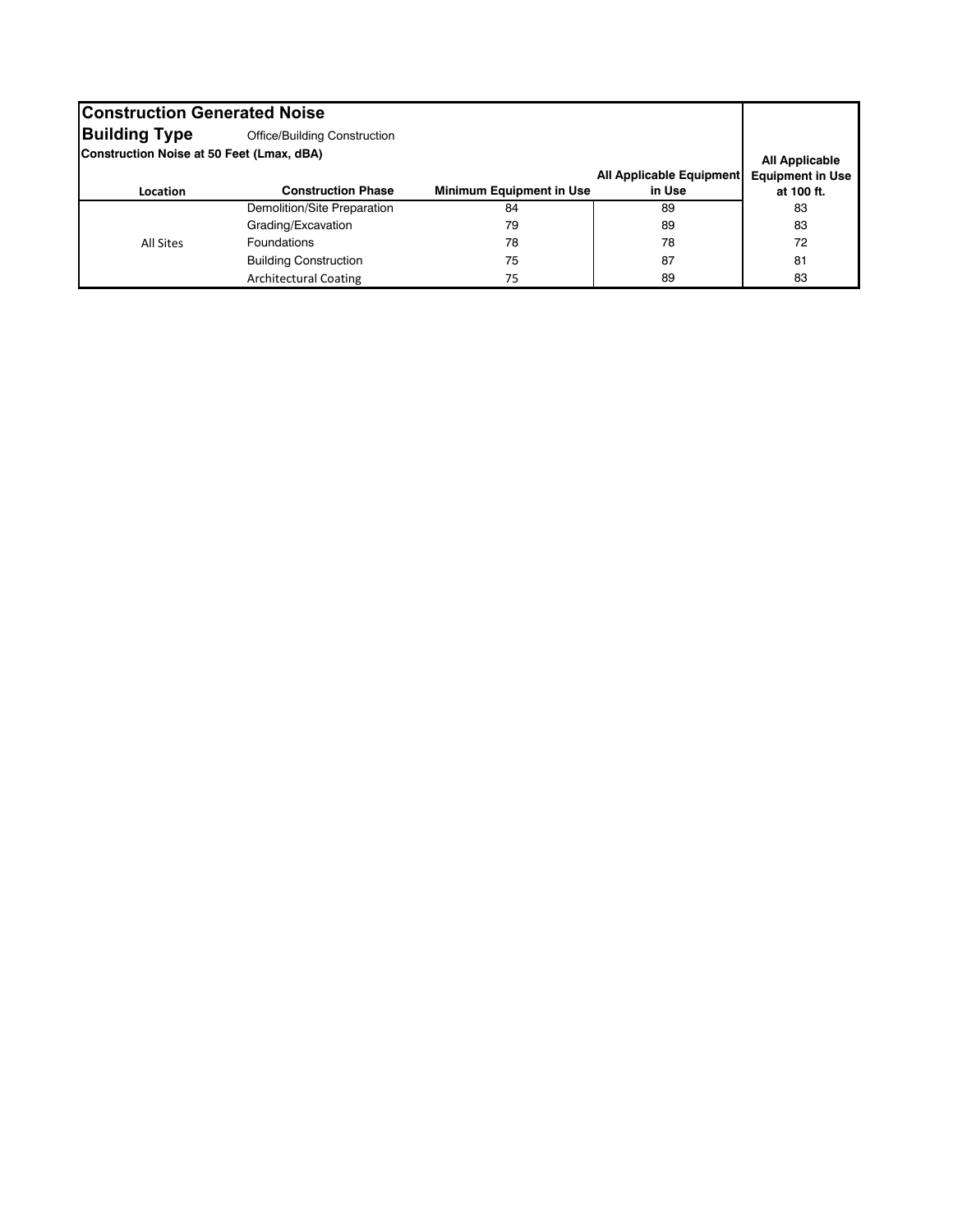| <b>Sensitive Receptor to Project Site</b>                                                          | Approximate    | <b>Anticipated Noise</b> | Average        | <b>Anticipated Noise</b> |  |  |  |  |  |  |
|----------------------------------------------------------------------------------------------------|----------------|--------------------------|----------------|--------------------------|--|--|--|--|--|--|
|                                                                                                    | Distance (ft.) | Level, dBA               | Distance (ft.) | Level, dBA               |  |  |  |  |  |  |
| <b>General Sites</b>                                                                               |                |                          |                |                          |  |  |  |  |  |  |
|                                                                                                    |                |                          |                |                          |  |  |  |  |  |  |
| Huntington Hospital Complex                                                                        | 760            |                          | 880            |                          |  |  |  |  |  |  |
| Demolition/Site Preparation                                                                        |                | 65                       |                | 64                       |  |  |  |  |  |  |
| Grading/Excavation                                                                                 |                | 65                       |                | 64                       |  |  |  |  |  |  |
| <b>Foundations</b>                                                                                 |                | 54                       |                | 53                       |  |  |  |  |  |  |
| <b>Building Construction</b>                                                                       |                | 63                       |                | 62                       |  |  |  |  |  |  |
| <b>Architectural Coating</b>                                                                       |                | 65                       |                | 64                       |  |  |  |  |  |  |
| <b>Central Park</b>                                                                                | 1211           |                          | 1493           |                          |  |  |  |  |  |  |
| Demolition/Site Preparation                                                                        |                | 61                       |                | 59                       |  |  |  |  |  |  |
| Grading/Excavation                                                                                 |                | 61                       |                | 59                       |  |  |  |  |  |  |
| <b>Foundations</b>                                                                                 |                | 50                       |                | 48                       |  |  |  |  |  |  |
| <b>Building Construction</b>                                                                       |                | 59                       |                | 57                       |  |  |  |  |  |  |
| <b>Architectural Coating</b>                                                                       |                | 61                       |                | 59                       |  |  |  |  |  |  |
| Mayfield Junior School                                                                             | 1075           |                          | 1170           |                          |  |  |  |  |  |  |
| Demolition/Site Preparation                                                                        |                | 62                       |                | 62                       |  |  |  |  |  |  |
| Grading/Excavation                                                                                 |                | 62                       |                | 62                       |  |  |  |  |  |  |
| Foundations                                                                                        |                | 51                       |                | 51                       |  |  |  |  |  |  |
| <b>Building Construction</b>                                                                       |                | 60                       |                | 60                       |  |  |  |  |  |  |
| <b>Architectural Coating</b>                                                                       |                | 62                       |                | 62                       |  |  |  |  |  |  |
| So.Cal. Public Radio                                                                               | 30             |                          | 70             |                          |  |  |  |  |  |  |
| Demolition/Site Preparation                                                                        |                | 93                       |                | 86                       |  |  |  |  |  |  |
| Grading/Excavation                                                                                 |                | 93                       |                | 86                       |  |  |  |  |  |  |
| Foundations                                                                                        |                | 82                       |                | 75                       |  |  |  |  |  |  |
| <b>Building Construction</b>                                                                       |                | 91                       |                | 84                       |  |  |  |  |  |  |
| <b>Architectural Coating</b>                                                                       |                | 93                       |                | 86                       |  |  |  |  |  |  |
| Noise Element suggest CNEL is 65 dBA at Residential (multi) locations, CNEL 60 dBA (single) and 65 |                |                          |                |                          |  |  |  |  |  |  |
| for Churches/Commercial land-uses. Based on 12 hr work site, noise level is capped to 68 dBA,      |                |                          |                |                          |  |  |  |  |  |  |
| 63 dBA, and 68 dBA for compliance. For 9 hr work site noise levels are: 69 dBA, 64 dBA and 69 dBA. |                |                          |                |                          |  |  |  |  |  |  |

Normally Acceptable per the Noise Element suggests CNEL is 70 dBA for above mentoned landuses. The corresponding noise level is 73 dBA for a 12 hr work site and 74 dBA for a 9 hr work site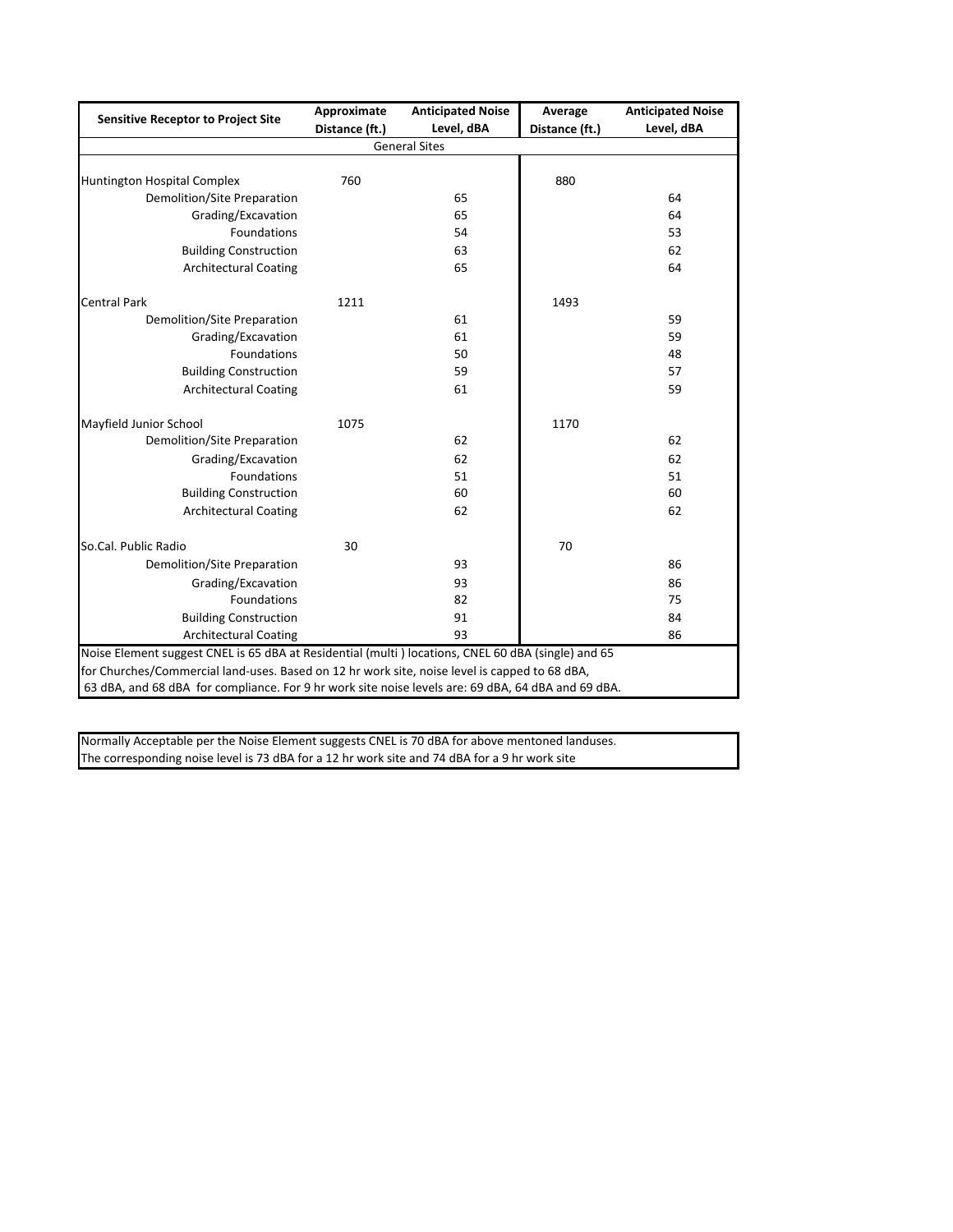|                                                                                                                                                                                                     | Approximate    | <b>Anticipated Noise</b> | Average        | <b>Anticipated Noise</b> |  |  |  |  |  |
|-----------------------------------------------------------------------------------------------------------------------------------------------------------------------------------------------------|----------------|--------------------------|----------------|--------------------------|--|--|--|--|--|
| <b>Sensitive Receptor to Project Site</b>                                                                                                                                                           | Distance (ft.) | Level, dBA               | Distance (ft.) | Level, dBA               |  |  |  |  |  |
| Raymond/California Intersection                                                                                                                                                                     |                |                          |                |                          |  |  |  |  |  |
|                                                                                                                                                                                                     |                |                          |                |                          |  |  |  |  |  |
| 3- Story Medical/Commercial Blg                                                                                                                                                                     | 260            |                          | 360            |                          |  |  |  |  |  |
| Demolition/Site Preparation                                                                                                                                                                         |                | 75                       |                | 72                       |  |  |  |  |  |
| Grading/Excavation                                                                                                                                                                                  |                | 75                       |                | 72                       |  |  |  |  |  |
| Foundations                                                                                                                                                                                         |                | 64                       |                | 61                       |  |  |  |  |  |
| <b>Building Construction</b>                                                                                                                                                                        |                | 73                       |                | 70                       |  |  |  |  |  |
| <b>Architectural Coating</b>                                                                                                                                                                        |                | 75                       |                | 72                       |  |  |  |  |  |
| Plastic Surgery + Medical Spa                                                                                                                                                                       | 100            |                          | 260            |                          |  |  |  |  |  |
| Demolition/Site Preparation                                                                                                                                                                         |                | 83                       |                | 75                       |  |  |  |  |  |
| Grading/Excavation                                                                                                                                                                                  |                | 83                       |                | 75                       |  |  |  |  |  |
| Foundations                                                                                                                                                                                         |                | 72                       |                | 64                       |  |  |  |  |  |
| <b>Building Construction</b>                                                                                                                                                                        |                | 81                       |                | 73                       |  |  |  |  |  |
| <b>Architectural Coating</b>                                                                                                                                                                        |                | 83                       |                | 75                       |  |  |  |  |  |
| Noise Element suggest CNEL is 65 dBA at Residential (multi) locations, CNEL 60 dBA (single) and 65<br>for Churches/Commercial land-uses. Based on 12 hr work site, noise level is capped to 68 dBA, |                |                          |                |                          |  |  |  |  |  |
| 63 dBA, and 68 dBA for compliance. For 9 hr work site noise levels are: 69 dBA, 64 dBA and 69 dBA.                                                                                                  |                |                          |                |                          |  |  |  |  |  |

Normally Acceptable per the Noise Element suggests CNEL is 70 dBA for above mentoned landuses. The corresponding noise level is 73 dBA for a 12 hr work site and 74 dBA for a 9 hr work site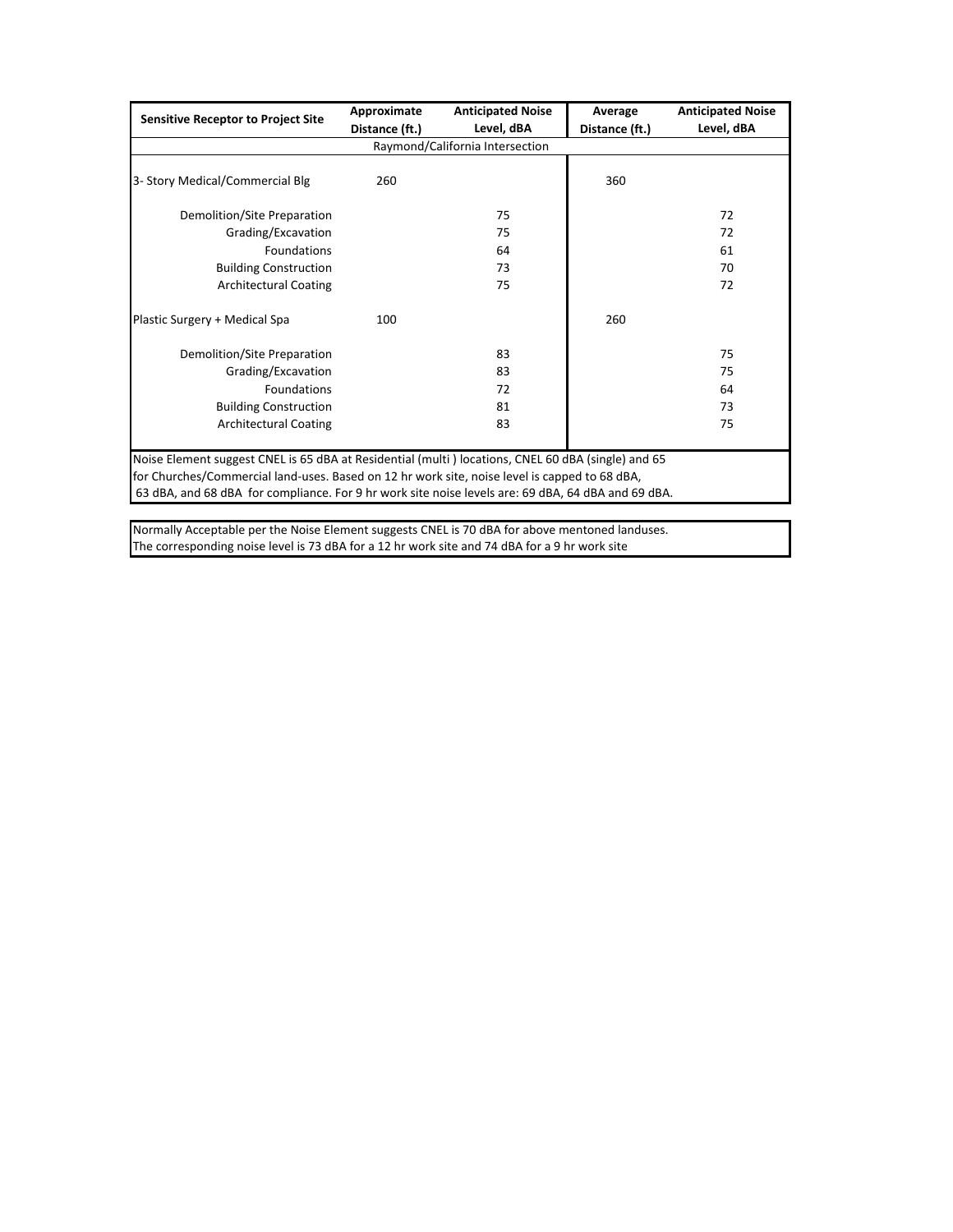| <b>Sensitive Receptor to Project Site</b>                                                          | Approximate    | <b>Anticipated Noise</b> | Average        | <b>Anticipated Noise</b> |  |  |  |  |  |  |
|----------------------------------------------------------------------------------------------------|----------------|--------------------------|----------------|--------------------------|--|--|--|--|--|--|
|                                                                                                    | Distance (ft.) | Level, dBA               | Distance (ft.) | Level, dBA               |  |  |  |  |  |  |
| Arroyo Parkway Thoroughfare                                                                        |                |                          |                |                          |  |  |  |  |  |  |
|                                                                                                    |                |                          |                |                          |  |  |  |  |  |  |
| <b>Ferility Complex</b>                                                                            | 420            |                          | 525            |                          |  |  |  |  |  |  |
| Demolition/Site Preparation                                                                        |                | 71                       |                | 69                       |  |  |  |  |  |  |
| Grading/Excavation                                                                                 |                | 71                       |                | 69                       |  |  |  |  |  |  |
| <b>Foundations</b>                                                                                 |                | 60                       |                | 58                       |  |  |  |  |  |  |
| <b>Building Construction</b>                                                                       |                | 69                       |                | 67                       |  |  |  |  |  |  |
| <b>Architectural Coating</b>                                                                       |                | 71                       |                | 69                       |  |  |  |  |  |  |
| Pasadena Inn                                                                                       | 325            |                          | 440            |                          |  |  |  |  |  |  |
| Demolition/Site Preparation                                                                        |                | 73                       |                | 70                       |  |  |  |  |  |  |
| Grading/Excavation                                                                                 |                | 73                       |                | 70                       |  |  |  |  |  |  |
| <b>Foundations</b>                                                                                 |                | 62                       |                | 59                       |  |  |  |  |  |  |
| <b>Building Construction</b>                                                                       |                | 71                       |                | 68                       |  |  |  |  |  |  |
| <b>Architectural Coating</b>                                                                       |                | 73                       |                | 70                       |  |  |  |  |  |  |
| <b>Residential Complex</b>                                                                         | 105            |                          | 440            |                          |  |  |  |  |  |  |
| Demolition/Site Preparation                                                                        |                | 83                       |                | 70                       |  |  |  |  |  |  |
| Grading/Excavation                                                                                 |                | 83                       |                | 70                       |  |  |  |  |  |  |
| <b>Foundations</b>                                                                                 |                | 72                       |                | 59                       |  |  |  |  |  |  |
| <b>Building Construction</b>                                                                       |                | 81                       |                | 68                       |  |  |  |  |  |  |
| <b>Architectural Coating</b>                                                                       |                | 83                       |                | 70                       |  |  |  |  |  |  |
| Noise Element suggest CNEL is 65 dBA at Residential (multi) locations, CNEL 60 dBA (single) and 65 |                |                          |                |                          |  |  |  |  |  |  |
| for Churches/Commercial land-uses. Based on 12 hr work site, noise level is capped to 68 dBA,      |                |                          |                |                          |  |  |  |  |  |  |
| 63 dBA, and 68 dBA for compliance. For 9 hr work site noise levels are: 69 dBA, 64 dBA and 69 dBA. |                |                          |                |                          |  |  |  |  |  |  |

Normally Acceptable per the Noise Element suggests CNEL is 70 dBA for above mentoned landuses. The corresponding noise level is 73 dBA for a 12 hr work site and 74 dBA for a 9 hr work site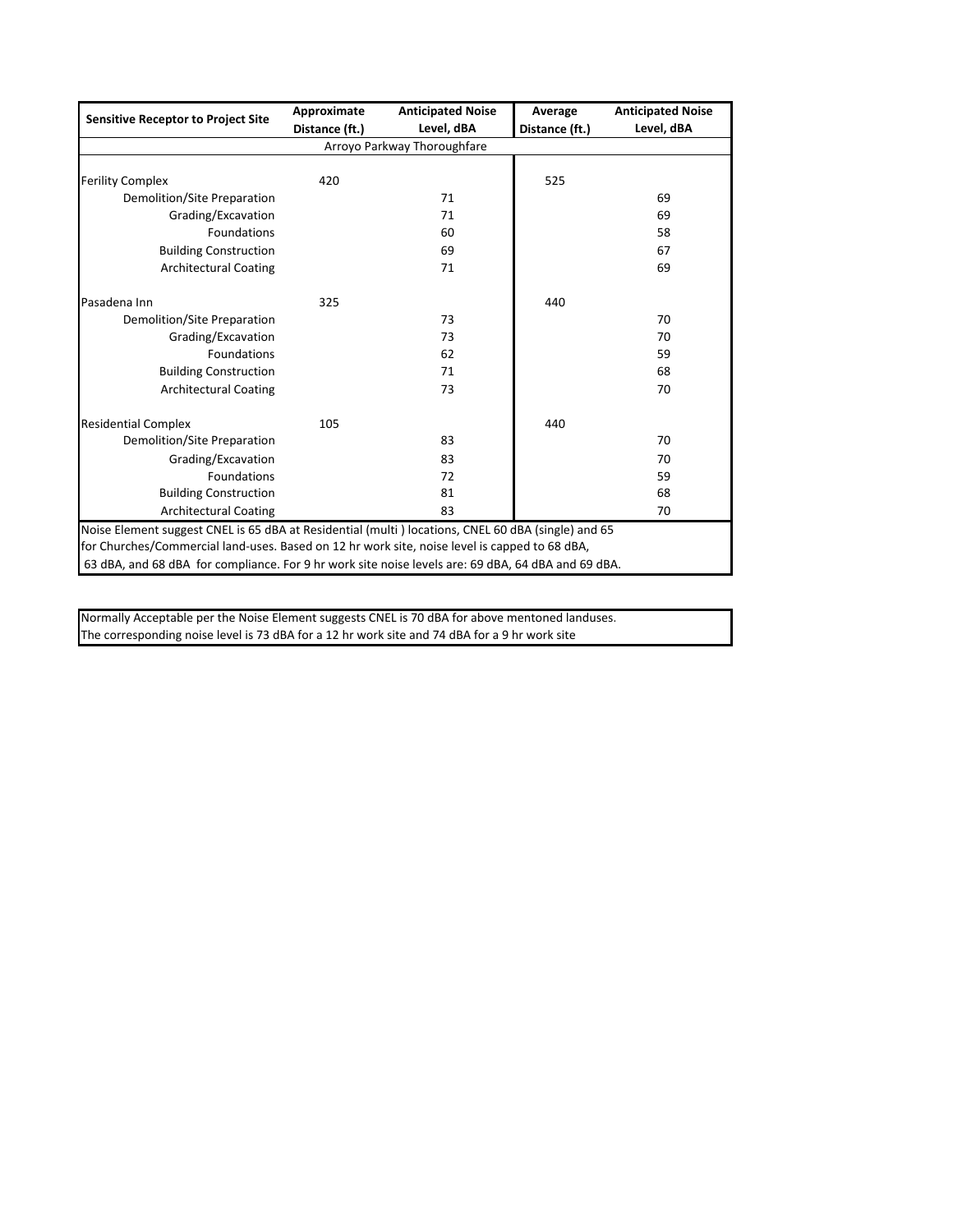## **Construction Generated Vibration Structural Damage Criteria**

| So.Cal. Public Radio                   | 30<br>Closest Distance (feet): |                          |     |  |  |  |
|----------------------------------------|--------------------------------|--------------------------|-----|--|--|--|
|                                        | Approximate RMS                | Approximate RMS          |     |  |  |  |
|                                        | Velocity at 25 ft,             | Velocity Level,          |     |  |  |  |
| Equipment                              | inch/second                    | inch/second              |     |  |  |  |
| Large bulldozer                        | 0.089                          | 0.068                    |     |  |  |  |
| Small bulldozer                        | 0.003                          | 0.002                    |     |  |  |  |
| Jackhammer                             | 0.035                          | 0.027                    |     |  |  |  |
| Loaded trucks                          | 0.076                          | 0.058                    |     |  |  |  |
|                                        | Criteria                       | 0.300                    |     |  |  |  |
| 482 South Arroyo Parkway               |                                | Closest Distance (feet): | 105 |  |  |  |
|                                        | Approximate RMS a              | Approximate RMS          |     |  |  |  |
|                                        | Velocity at 25 ft,             | Velocity Level,          |     |  |  |  |
| Equipment                              | inch/second                    | inch/second              |     |  |  |  |
| Large bulldozer                        | 0.089                          | 0.010                    |     |  |  |  |
| Small bulldozer                        | 0.003                          | 0.000                    |     |  |  |  |
| Jackhammer                             | 0.035                          | 0.004                    |     |  |  |  |
| Loaded trucks                          | 0.076                          | 0.009                    |     |  |  |  |
|                                        | Criteria                       | 0.300                    |     |  |  |  |
| Plastic Surgery + Medical Spa          |                                | Closest Distance (feet): | 100 |  |  |  |
|                                        |                                |                          |     |  |  |  |
|                                        | Approximate RMS                | Approximate RMS          |     |  |  |  |
|                                        | Velocity at 25 ft,             | Velocity Level,          |     |  |  |  |
| Equipment                              | inch/second                    | inch/second              |     |  |  |  |
| Large bulldozer                        | 0.089                          | 0.011                    |     |  |  |  |
| Small bulldozer                        | 0.003                          | 0.000                    |     |  |  |  |
| Jackhammer                             | 0.035                          | 0.004                    |     |  |  |  |
| Loaded trucks                          | 0.076                          | 0.010                    |     |  |  |  |
|                                        | Criteria                       | 0.300                    |     |  |  |  |
| <b>Whole Foods</b>                     |                                | Closest Distance (feet): | 10  |  |  |  |
|                                        | Approximate RMS                | Approximate RMS          |     |  |  |  |
|                                        | Velocity at 25 ft,             | Velocity Level,          |     |  |  |  |
| Equipment                              | inch/second                    | inch/second              |     |  |  |  |
| Large bulldozer                        | 0.089                          | 0.352                    |     |  |  |  |
| Small bulldozer                        | 0.003                          | 0.012                    |     |  |  |  |
| Jackhammer                             | 0.035                          | 0.138                    |     |  |  |  |
| Loaded trucks                          | 0.076                          | 0.300                    |     |  |  |  |
|                                        | Criteria                       | 0.500                    |     |  |  |  |
| 501 South Arroyo                       |                                | Closest Distance (feet): | 10  |  |  |  |
|                                        | Approximate RMS                | Approximate RMS          |     |  |  |  |
|                                        | Velocity at 25 ft,             | Velocity Level,          |     |  |  |  |
| Equipment                              | inch/second                    | inch/second              |     |  |  |  |
| Large bulldozer                        | 0.089                          | 0.352                    |     |  |  |  |
| Small bulldozer                        | 0.003                          | 0.012                    |     |  |  |  |
| Jackhammer                             | 0.035                          | 0.138                    |     |  |  |  |
| Loaded trucks                          | 0.076                          | 0.300                    |     |  |  |  |
|                                        | Criteria                       | 0.120                    |     |  |  |  |
| 523 South Arroyo                       |                                | Closest Distance (feet): | 10  |  |  |  |
|                                        | Approximate RMS                | Approximate RMS          |     |  |  |  |
|                                        | Velocity at 25 ft,             | Velocity Level,          |     |  |  |  |
| Equipment                              | inch/second                    | inch/second              |     |  |  |  |
|                                        | 0.089                          | 0.352                    |     |  |  |  |
| Large bulldozer                        |                                |                          |     |  |  |  |
| Small bulldozer                        | 0.003                          | 0.012                    |     |  |  |  |
| Jackhammer                             | 0.035                          | 0.138                    |     |  |  |  |
| Loaded trucks                          | 0.076                          | 0.300                    |     |  |  |  |
|                                        | Criteria                       | 0.120                    |     |  |  |  |
|                                        |                                |                          |     |  |  |  |
| Based on distance to nearest structure |                                |                          |     |  |  |  |

 Source: Based on methodology from the United States Department of Transportation Federal Transit Administration, Transit Noise and Vibration Impact Assessment (2006).